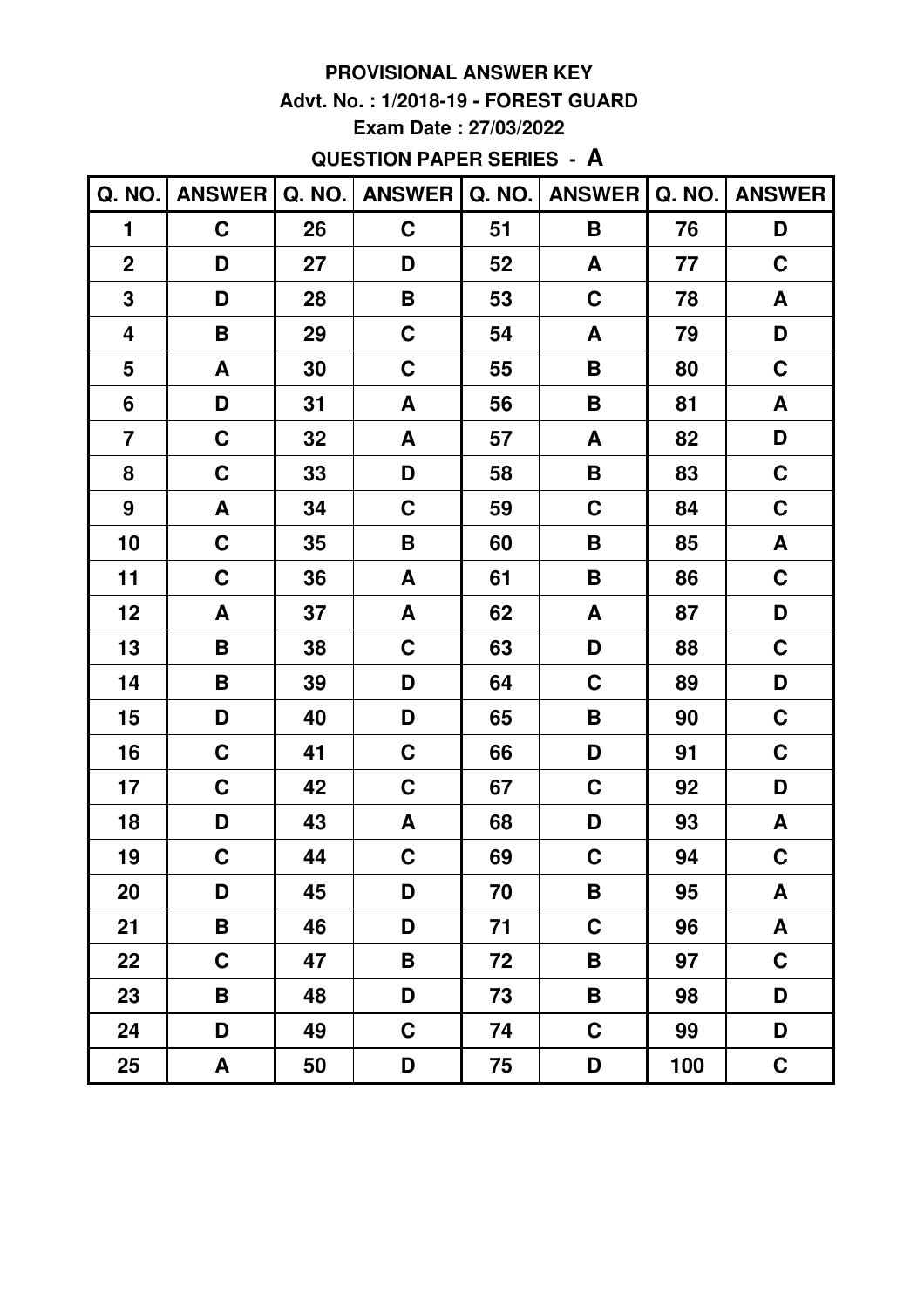### PROVISIONAL ANSWER KEY Advt. No.: 1/2018-19 - FOREST GUARD **Exam Date: 27/03/2022 QUESTION PAPER SERIES - B**

| Q. NO.           | <b>ANSWER</b> | Q. NO. | <b>ANSWER</b>    | Q. NO. | <b>ANSWER</b> | Q. NO. | <b>ANSWER</b> |
|------------------|---------------|--------|------------------|--------|---------------|--------|---------------|
| 1                | B             | 26     | D                | 51     | B             | 76     | A             |
| $\overline{2}$   | A             | 27     | $\mathbf C$      | 52     | C             | 77     | $\mathbf C$   |
| 3                | $\mathbf C$   | 28     | $\boldsymbol{A}$ | 53     | $\mathbf B$   | 78     | D             |
| 4                | A             | 29     | D                | 54     | D             | 79     | D             |
| 5                | B             | 30     | $\mathbf C$      | 55     | A             | 80     | $\mathbf C$   |
| 6                | B             | 31     | $\mathbf C$      | 56     | C             | 81     | A             |
| $\overline{7}$   | A             | 32     | D                | 57     | D             | 82     | A             |
| 8                | B             | 33     | D                | 58     | B             | 83     | D             |
| $\boldsymbol{9}$ | $\mathbf C$   | 34     | B                | 59     | $\mathbf C$   | 84     | $\mathbf C$   |
| 10               | B             | 35     | A                | 60     | $\mathbf C$   | 85     | B             |
| 11               | B             | 36     | D                | 61     | A             | 86     | A             |
| 12               | A             | 37     | $\mathbf C$      | 62     | D             | 87     | A             |
| 13               | D             | 38     | $\mathbf C$      | 63     | $\mathbf C$   | 88     | C             |
| 14               | $\mathbf C$   | 39     | A                | 64     | $\mathbf C$   | 89     | D             |
| 15               | B             | 40     | $\mathbf C$      | 65     | A             | 90     | D             |
| 16               | D             | 41     | $\mathbf C$      | 66     | $\mathbf C$   | 91     | $\mathbf C$   |
| 17               | $\mathbf C$   | 42     | A                | 67     | D             | 92     | $\mathbf C$   |
| 18               | D             | 43     | B                | 68     | $\mathbf C$   | 93     | A             |
| 19               | $\mathbf C$   | 44     | B                | 69     | D             | 94     | $\mathbf C$   |
| 20               | B             | 45     | D                | 70     | $\mathbf C$   | 95     | D             |
| 21               | $\mathbf C$   | 46     | $\mathbf C$      | 71     | $\mathbf C$   | 96     | D             |
| 22               | B             | 47     | $\mathbf C$      | 72     | D             | 97     | B             |
| 23               | B             | 48     | D                | 73     | A             | 98     | D             |
| 24               | $\mathbf C$   | 49     | $\mathbf C$      | 74     | $\mathbf C$   | 99     | $\mathbf C$   |
| 25               | D             | 50     | D                | 75     | A             | 100    | D             |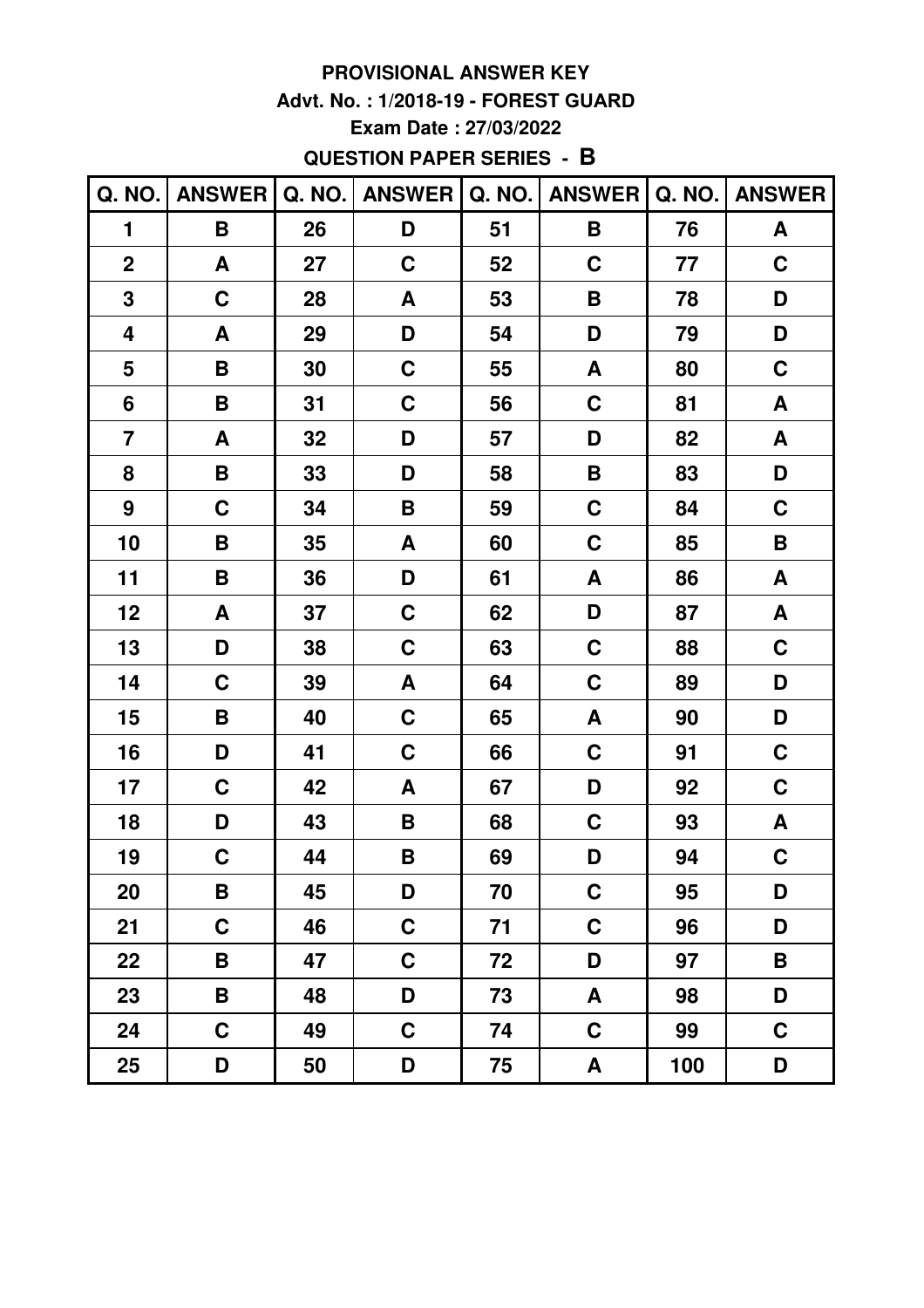### PROVISIONAL ANSWER KEY Advt. No.: 1/2018-19 - FOREST GUARD **Exam Date: 27/03/2022 QUESTION PAPER SERIES - C**

| Q. NO.           | <b>ANSWER</b> | Q. NO. | <b>ANSWER</b> | Q. NO. | <b>ANSWER</b> | Q. NO. | <b>ANSWER</b> |
|------------------|---------------|--------|---------------|--------|---------------|--------|---------------|
| 1                | A             | 26     | $\mathbf C$   | 51     | $\mathbf C$   | 76     | B             |
| $\mathbf 2$      | A             | 27     | D             | 52     | A             | 77     | A             |
| 3                | D             | 28     | $\mathbf C$   | 53     | B             | 78     | B             |
| 4                | $\mathbf C$   | 29     | D             | 54     | B             | 79     | $\mathbf C$   |
| 5                | B             | 30     | $\mathbf C$   | 55     | D             | 80     | B             |
| 6                | A             | 31     | $\mathbf C$   | 56     | $\mathbf C$   | 81     | B             |
| $\overline{7}$   | A             | 32     | D             | 57     | C             | 82     | A             |
| 8                | $\mathbf C$   | 33     | A             | 58     | D             | 83     | D             |
| $\boldsymbol{9}$ | D             | 34     | $\mathbf C$   | 59     | $\mathbf C$   | 84     | $\mathbf C$   |
| 10               | D             | 35     | A             | 60     | D             | 85     | B             |
| 11               | $\mathbf C$   | 36     | A             | 61     | B             | 86     | D             |
| 12               | $\mathbf C$   | 37     | $\mathbf C$   | 62     | $\mathbf C$   | 87     | $\mathbf C$   |
| 13               | A             | 38     | D             | 63     | B             | 88     | D             |
| 14               | $\mathbf C$   | 39     | D             | 64     | D             | 89     | $\mathbf C$   |
| 15               | D             | 40     | $\mathbf C$   | 65     | A             | 90     | B             |
| 16               | D             | 41     | $\mathbf C$   | 66     | $\mathbf C$   | 91     | C             |
| 17               | B             | 42     | D             | 67     | D             | 92     | B             |
| 18               | D             | 43     | D             | 68     | B             | 93     | B             |
| 19               | $\mathbf C$   | 44     | B             | 69     | $\mathbf C$   | 94     | $\mathbf C$   |
| 20               | D             | 45     | A             | 70     | $\mathbf C$   | 95     | D             |
| 21               | A             | 46     | D             | 71     | B             | 96     | D             |
| 22               | D             | 47     | $\mathbf C$   | 72     | A             | 97     | $\mathbf C$   |
| 23               | $\mathbf C$   | 48     | C             | 73     | $\mathbf C$   | 98     | A             |
| 24               | $\mathbf C$   | 49     | A             | 74     | A             | 99     | D             |
| 25               | A             | 50     | $\mathbf C$   | 75     | B             | 100    | $\mathbf C$   |